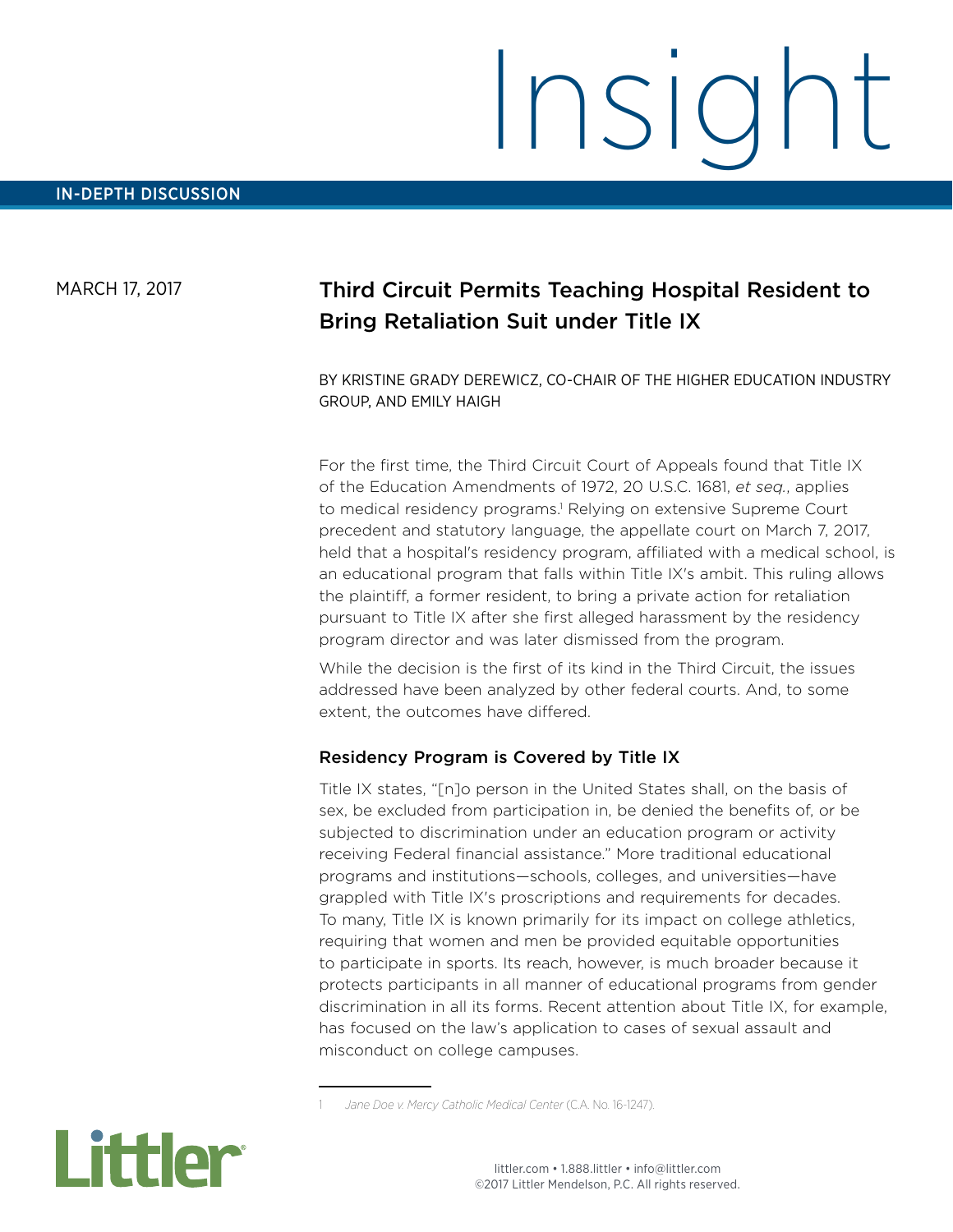## $\sqrt{151}$   $\sqrt{151}$   $\sqrt{151}$   $\sqrt{151}$   $\sqrt{151}$   $\sqrt{151}$   $\sqrt{151}$   $\sqrt{151}$   $\sqrt{151}$   $\sqrt{151}$   $\sqrt{151}$   $\sqrt{151}$   $\sqrt{151}$   $\sqrt{151}$   $\sqrt{151}$   $\sqrt{151}$   $\sqrt{151}$   $\sqrt{151}$   $\sqrt{151}$   $\sqrt{151}$   $\sqrt{151}$   $\sqrt{151}$

Here, the court ruled that Title IX applies to the hospital's residency program because it constitutes an "education program or activity." To arrive at this conclusion, the court determined that it "must square Title IX's definition of a 'program or activity' codified at 20 U.S.C. 1687, with Section 1681(a)'s language 'education program or activity.'" Through a review of various amendments to Title IX and a careful parsing of the statutory language, the Third Circuit concluded that a program or activity is, in fact, an educational program or activity if "it has 'features such that one could reasonably consider its mission to be, at least in part, educational.'"2

Applying this standard to the residency program, the court relied upon two considerations. First, the court found that the hospital's sponsorship of a residency program accredited by the Accreditation Council for Graduate Medical Education (ACGME) meant that its mission was, at least in part, an educational mission. It noted that the hospital required that the residents participate in lectures and practical training and take exams; residents who successfully complete the program can sit for certification examinations. Further, the hospital "held out its residency programs as educational in nature."

Second, the fact that the medical college sponsored the hospital's residency program bolstered its status as an educational program or activity. Accordingly, the court found the residency program to be an educational program or activity covered by Title IX.

As an aside, the court noted that the scope of the word "educational" could be construed differently in different cases and identified four factors to consider when evaluating the "educational" nature of a particular program or activity:

(A) a program is incrementally structured through a particular course of study or training, whether full- or part-time; (B) a program allows participants to earn a degree or diploma, qualify for a certification or examination, or pursue a specific occupation or trade beyond mere on-the-job training; (C) a program provides instructors, examinations, an evaluation process or grades, or accepts tuition; or (D) the entities offering, accrediting, or otherwise regulating a program hold it out as educational in nature.

These four factors now provide guidance for programs trying to discern Title IX's application to their participants, although any such determination will involve issues of fact and law, thus necessitating submission of many of these questions to a trier of fact.

#### Title IX Rights Are Not Impacted by Title VII

After finding that the residency program was subject to Title IX, the court went on to analyze whether the plaintiff could file a private action and if her failure to file claims under Title VII of the Civil Rights Act of 1964 was fatal to her Title IX claims. The court started by limiting its decision to the facts this case, and found that most likely, the plaintiff was a hospital employee based on the common-law indicia of employment articulated by the Supreme Court in *Nationwide Mut. Ins. Co. v. Darden*, 503 U.S. 318 (1992). Thus, the plaintiff theoretically could have filed claims under Title VII. Despite this employee status, however, the court held that Title VII's "concurrent applicability does not bar [plaintiff's] private causes of action . . . under Title IX."

The court's finding in this regard relied heavily upon precedent that permits employment discrimination plaintiffs to file concurrent claims under various statutory schemes, even when those schemes do not involve the administrative filing requirements that are prerequisites to Title VII federal court litigation. Interestingly, the Third Circuit's decision in this regard contrasts with decisions in the Fifth and Seventh Circuits, which "have held explicitly that Title VII provides the 'exclusive remedy for individual alleging employment

<sup>2</sup> *Id.,* slip op. at 14-15, citing *O'Connor v. Davis*, 126 F.3d 112, 117 (2d Cir. 1997).